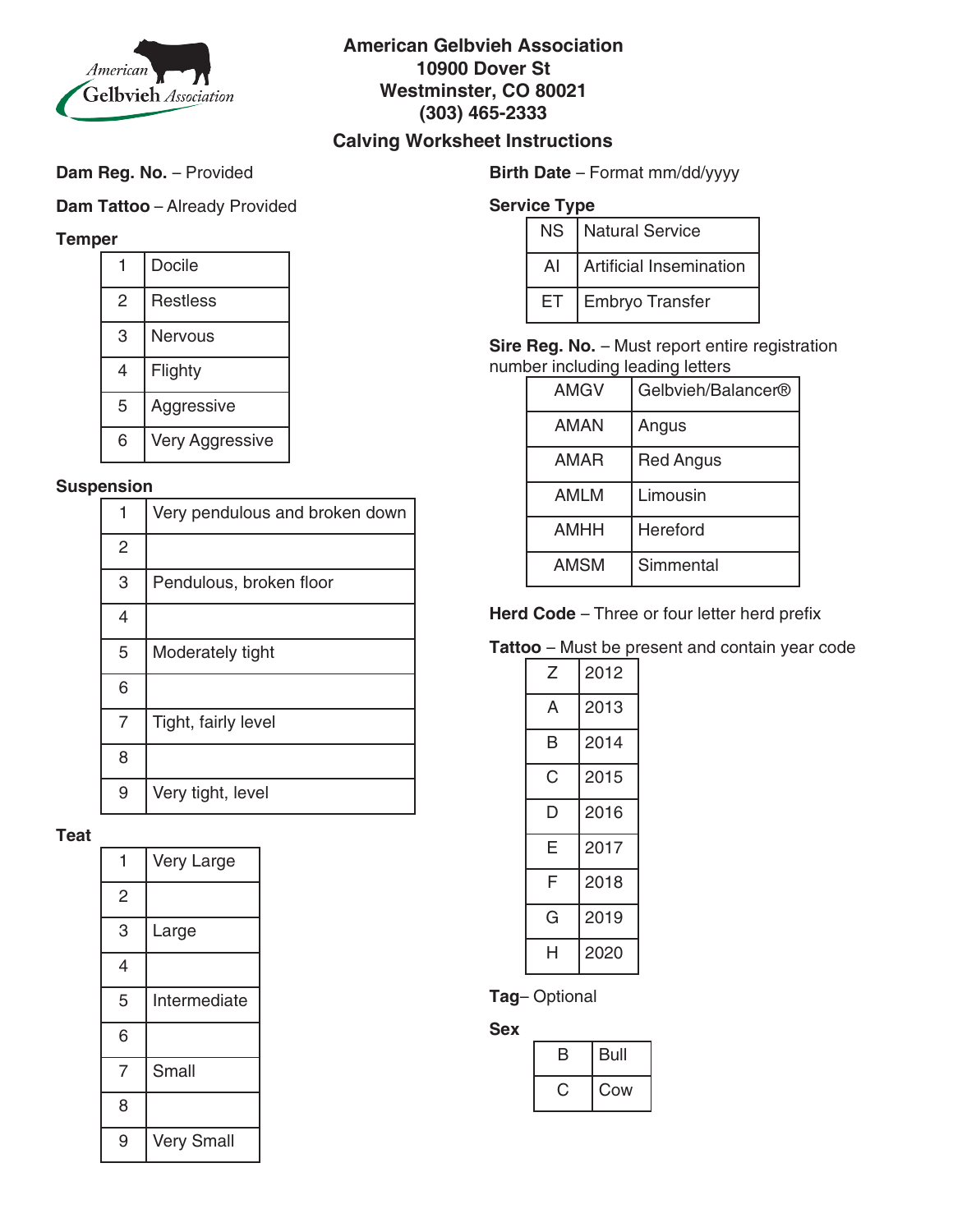## **HPS** – Horned, polled or scurred status

|   | Polled       |
|---|--------------|
| 2 | <b>Scurs</b> |
| 3 | Horned       |
| 4 | De-Horned    |

## **Color** – Hide color

| 1  | <b>Black</b>       |
|----|--------------------|
| 2  | Red                |
| 3  | Gray               |
| 4  | Black, white faced |
| 5  | Red, white faced   |
| 6  | White              |
| 7  | Cream              |
| 8  | Spotted            |
| 9  | Gold               |
| 10 | Other              |
|    |                    |

## **Birth Weight - Optional**

#### **CE** – Calving ease score

|   | Unassisted       |
|---|------------------|
| 2 | <b>Easy Pull</b> |
| З | <b>Hard Pull</b> |
| 4 | Surgery          |
| 5 | Malpresentation  |

## **Twin Code** –Birth Code

|               | Single         |
|---------------|----------------|
| $\mathcal{P}$ | Twin to Bull   |
| 3             | Twin to Heifer |
| 4             | Other          |

**CG** –Birth contemporary group (optional), use numerical values

**Seasonal** – Fall or Spring (optional)

# **Disposal Code** – Calf disposal code

|                | Calf died on arrival (calving difficulty) |
|----------------|-------------------------------------------|
| $\overline{2}$ | Calf died on arrival (other)              |
| 3              | Calf died preweaning (diesease/health)    |
| $\overline{4}$ | Calf died preweaning (injury)             |
| 5              | Calf died preweaning (other)              |

**Premise** – Premise ID (optional)

**Pature** – Pasture group ID (optional)

**AI or PE Start** –Artificial insemination or pasture exposure start date

**AI or PE End** – Pasture exposure end date

**Flush Date** – For embryo transfer calves

**Transfer Date** – For embryo transfer calves

**Recip Reg. No.** – If recipient dam is registered, enter registration number here

**Date** – Date weaning weight was taken

**Weight** – Weaning weight

# **Weaning**

# **Sex**

| R | Bull         |
|---|--------------|
|   | Cow          |
| S | <b>Steer</b> |

**Mgmt**– Feed code

|   | Dam Only          |
|---|-------------------|
| 2 | Dam/Creep         |
| 3 | <b>Bucket Fed</b> |
|   | No Dam            |

**CG** – Contemporary group (optional)